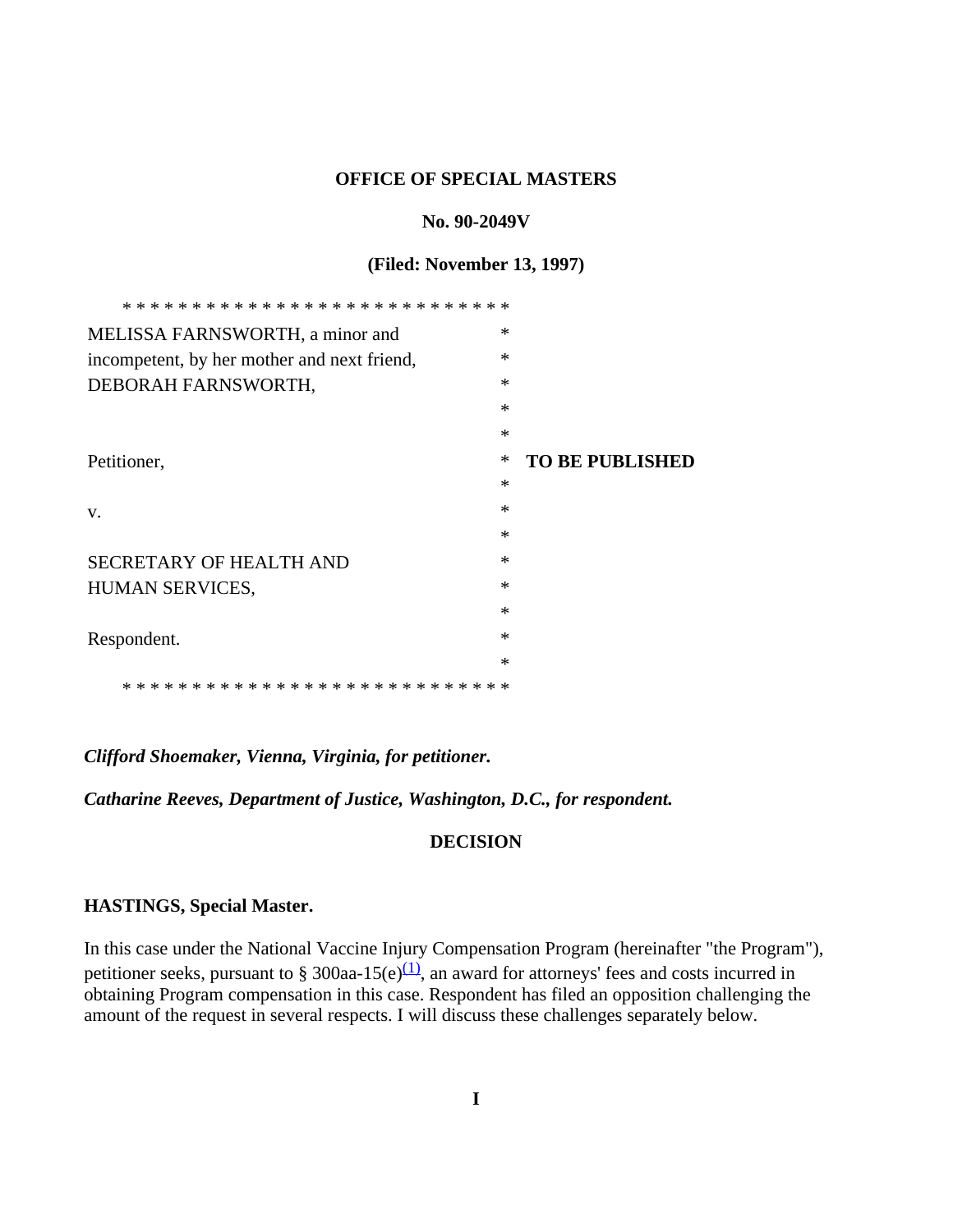# **HOURLY RATE ISSUES**

Respondent first challenges the hourly rates claimed for the work of attorneys J. Bradley Horn and Clifford Shoemaker.

## *A. Background case law*

The Supreme Court has set forth guidelines that apply to the calculation of attorneys' fees awarded by statute. *See City of Riverside v. Rivera*, 477 U.S. 561 (1986); *Hensley v. Eckerhart*, 461 U.S. 424, 429- 40 (1983).<sup>(2)</sup> Under that Court's adopted approach, the basic calculation starts with the number of hours reasonably expended by the attorney, and then multiplies that figure by a reasonable hourly rate.  $(3)$ 

The reasonable hourly rate is "the prevailing market rate in the relevant community" for similar services by lawyers of comparable skill, experience, and reputation. *Blum v. Stenson*, 465 U.S. 886, 895 (1984). As the Supreme Court recognized in *Blum*, the determination of an appropriate market rate is "inherently difficult." *Id.* at 895 n.11. In light of this difficulty, the Court gave broad discretion to the courts to determine the prevailing market rate in the relevant community, given the individual circumstances of the case. *Id*. at 896 n.11. The burden is on the fee applicant to demonstrate that the rate claimed is appropriate. *Id*.

## *B. J. Bradley Horn*

In this case, petitioner requests \$175 per hour for the services of attorney J. Bradley Horn. The respondent suggests that I compensate Mr. Horn at the rate of \$85 per hour. The background of Mr. Horn is well-described in the record of this case. He graduated from law school in 1994, served as a clerk to a special master of this court for two years, and has been in private practice, engaged chiefly in Program work, for the past year.

In *Robertson v. Secretary of HHS*, No. 95-187V, 1997 WL 338601 (Fed. Cl. Spec. Mstr. June 4, 1997), Special Master Abell of this court found that Mr. Horn had performed admirably in Program proceedings, and awarded \$135 per hour for his services. My own impression of Mr. Horn, similarly, has been that he appears to be an exceedingly well-organized, energetic, and competent attorney. Moreover, his three years of full-time work on the Program has clearly made him highly knowledgeable about the Program, and therefore able to process Program cases efficiently. He also works in the highcost Washington, D.C. area. Therefore, although I acknowledge that \$135 is a relatively high hourly rate for an attorney so recently out of law school, I agree with Special Master Abell that \$135 is a reasonable rate for Mr. Horn's services. I will award that rate in this case.

## *C. Clifford Shoemaker*

Petitioner requests \$225 per hour for the services of Clifford Shoemaker, but respondent suggests \$175.

Respondent's basic argument has merit. In my view, an award of \$225 for Mr. Shoemaker's work in this case would simply be excessive in the context of the Vaccine Program. In this regard, I note that in a number of decisions awarding fees in Program cases, issued in 1992, I and a number of other special masters expressed the view that counsel under the Program ordinarily should not be awarded hourly rates in excess of \$175. *See Maloney v. Secretary of HHS*, No. 90-1034V, 1992 WL 167257, at \*6 (Cl. Ct. Spec. Mstr. June 30, 1992); *Scheuer v. Secretary of HHS*, No. 90-1639V, 1992 WL 13577, at \*3 (Cl.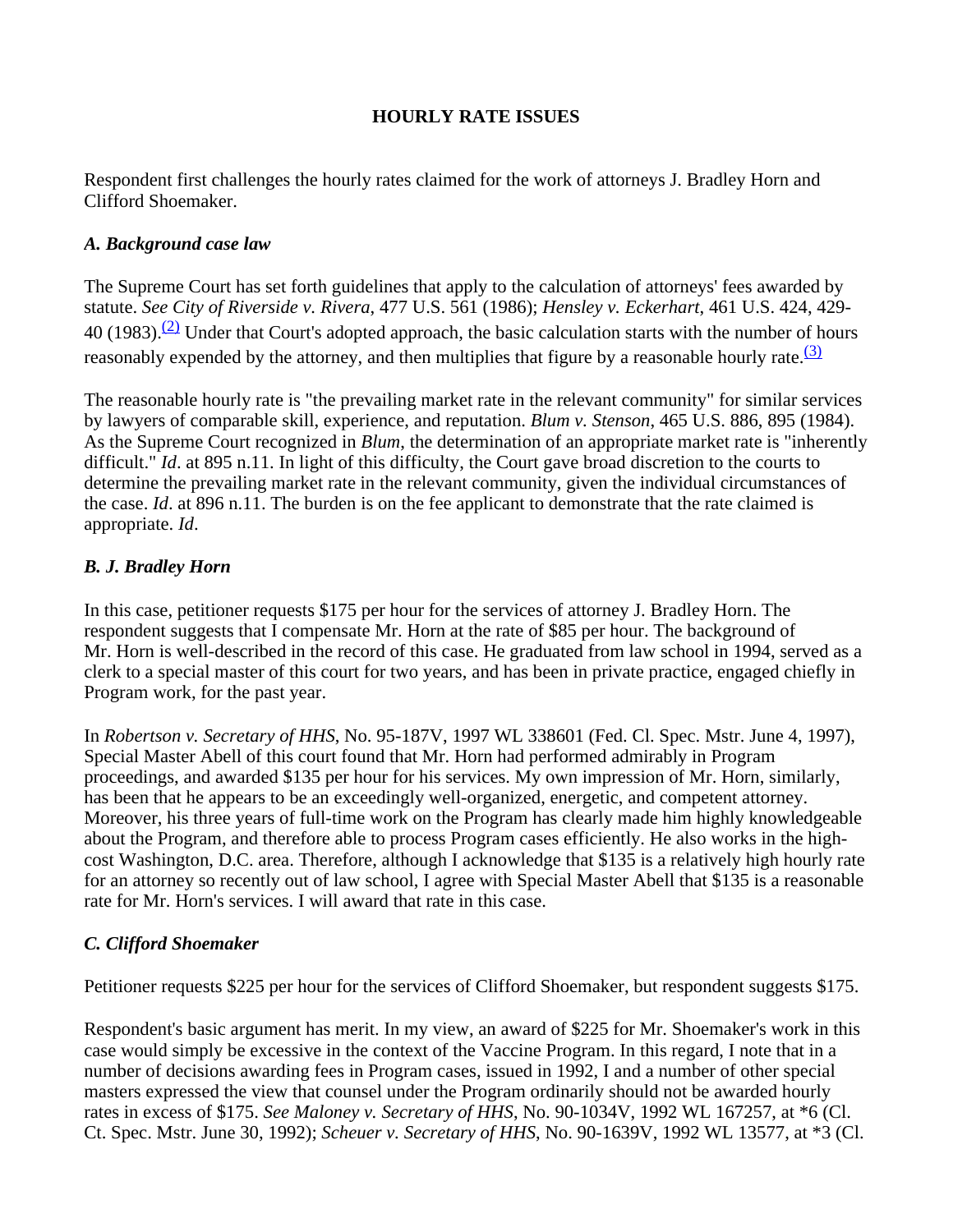Ct. Spec. Mstr. May 21, 1992); *Vickery v. Secretary of HHS*, No. 90-977V, 1992 WL 281073, at \*6 (Cl. Ct. Spec. Mstr. Sept. 24, 1992); *Petrozelle v. Secretary of HHS*, No.

90-2215, 1992 WL 249782, at \*1 (Cl. Ct. Spec. Mstr. Sept. 16, 1992); *see also Betlach v. Secretary of HHS*, No. 95-3V, 1996 WL 749707, at \*3 (Fed. Cl. Spec. Mstr. Dec. 17, 1996). And while general inflation since 1992 has caused some slight loosening of that \$175 "cap" by some of these special masters, I still adhere to the general principles set forth in those decisions. Further, I note that a number of decisions of judges and special masters have reasoned that it is not necessarily reasonable for the *Program* to pay the same high hourly rates that some attorneys receive in other settings. *See*, *e.g*., *Maloney*, *supra*; *Zeagler v. Secretary of HHS*, 19 Cl. Ct. 151, 153 (1989). See also the comment of Judge Harkins that "the fees that are awarded under government programs are not meant to duplicate the fees the attorney would normally receive for non-program cases," but need only be sufficient to attract competent counsel to Program cases. *Edgar v. Secretary of HHS*, 32 Fed. Cl. 506, 509 (1994), citing *Blum v. Stenson*, 465 U.S. 886, 897 (1984).

I also note that in the above-mentioned recent decision in *Robertson, supra*, Special Master Abell awarded \$175 per hour for Mr. Shoemaker's services in a Program case. In earlier published decisions, Mr. Shoemaker was awarded \$150 per hour by Special Master Baird (*Borden v. Secretary of HHS*, No. 90-1169V, 1992 WL 78691 (Cl. Ct. Spec. Mstr. March 31, 1992)) and \$175 per hour by Special Master French (*Cousins v. Secretary of HHS*, No. 90-2052V, 1992 WL 58809 (Cl. Ct. Spec. Mstr. March 9, 1992)).

Taking into account of all these factors, as well as the fact that due to inflation the value of \$175 has inevitably shrunk somewhat since that figure was adopted as a general "cap" by myself and other special masters in 1992, I find that a reasonable rate for the services of Mr. Shoemaker in this case is \$185 per hour.

#### **II**

### **ISSUES CONCERNING NUMBER OF**

### **ATTORNEY HOURS BILLED**

Respondent first urges that the overall number of attorney hours claimed is simply too high, given the fact that the case was eventually voluntarily dismissed prior to any evidentiary hearing before the special master. In this respect, respondent also argues that petitioner's counsel may have spent some of this allegedly excessive time on matters that could or should have been handled by a secretary or paralegal.

After careful review, however, I find that the explanations contained in petitioner's reply (pp. 4-5) are generally persuasive. The total number of attorney hours claimed seems to be within the range of reason, based upon my experience in other Program cases. I will make no general reduction in hours claimed by counsel.

Respondent also takes special aim at the relatively high number of hours billed for preparing the attorneys' fee application in this case. This case involves special circumstances, however, since the high number of hours resulted chiefly from the efforts of petitioner's counsel in raising a complex and novel argument concerning the issue of *to whom* the check for attorneys' fees in this case should be directed. Ultimately, petitioner's counsel elected to withdraw the request that the check be made payable to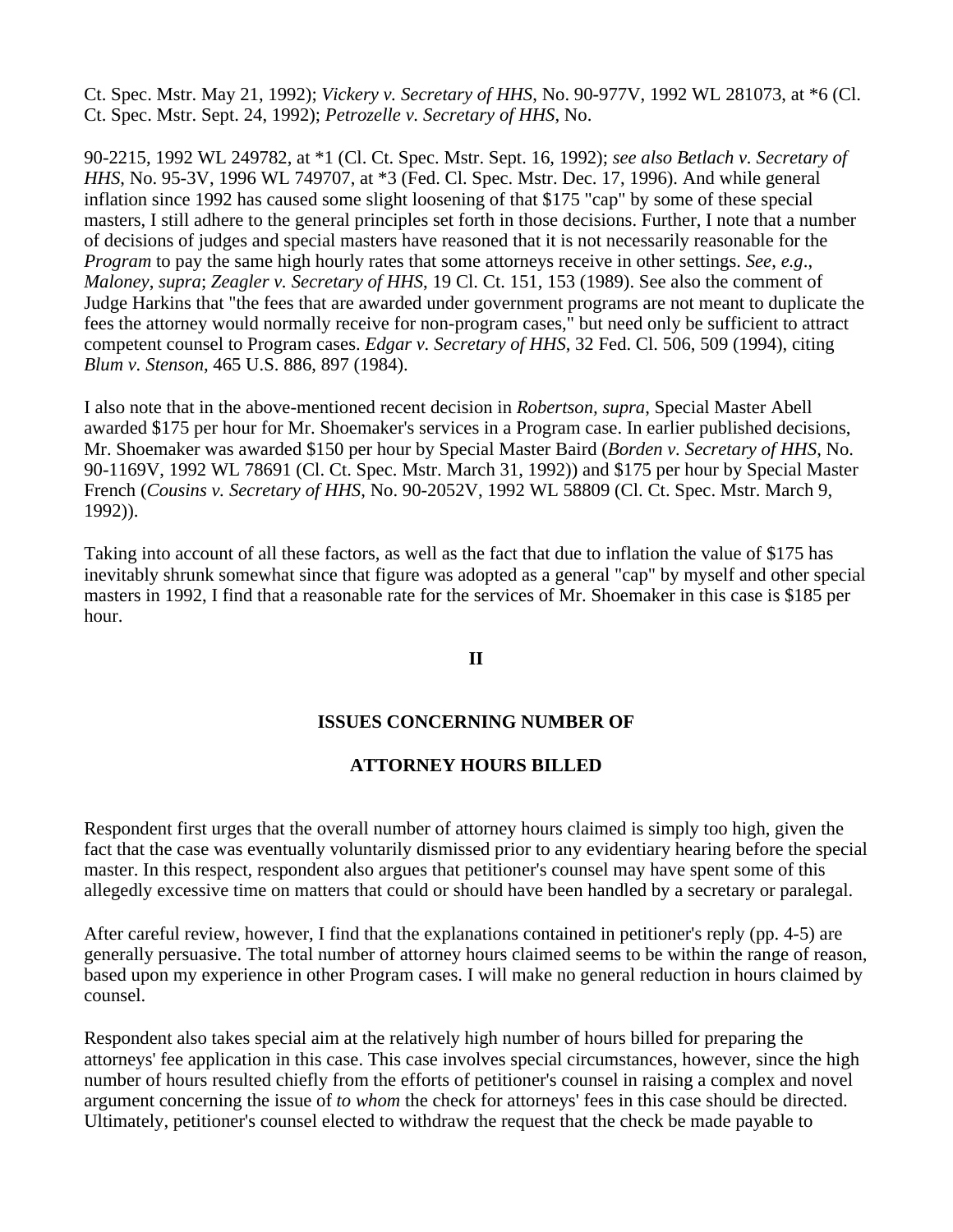counsel. But this is an important issue,  $(4)$  and I conclude that petitioner's counsel acted reasonably in raising and spending time in briefing that argument in this case. Accordingly, I will not reduce the hours claimed in this regard.

## **III**

## **COSTS**

Respondent also raises several different issues regarding the claimed costs.

## *A. Contested items claimed by petitioners themselves*

I agree with respondent that petitioners have not demonstrated that they should be compensated for the claimed \$800 and \$1195 items.

## *B. Westlaw fees*

As to this item, petitioner's explanation at p. 6 of her reply was adequate; I will reduce the amount originally claimed only by \$1.04, as suggested in the reply. (In this regard, as explained with respect to the attorney hours, I find that it was appropriate for counsel to perform computer research on the important attorneys' fees issue that they originally raised.)

## *C. "In-house" photocopying*

Petitioner's counsel have not established to my satisfaction that their actual, out-of-pocket per-page cost of "in-house" photocopying was greater than \$.08 per page. I will allow only that amount in this case.

### *D. Deposition expenses*

I found petitioner's explanation concerning these items (reply at p. 6, para. 5) to be adequate.

### **III**

### **SUMMARY AND CONCLUSION**

The following amounts are allowable for fees and costs:

Horn fees (50.6 hours<sup>(5)</sup> x \$135) \$ 6,831.00

Shoemaker fees (62.75 hours x \$185) \$11,608.75

Costs -- \$ 7,699.38 claimed

less \$1,195.00